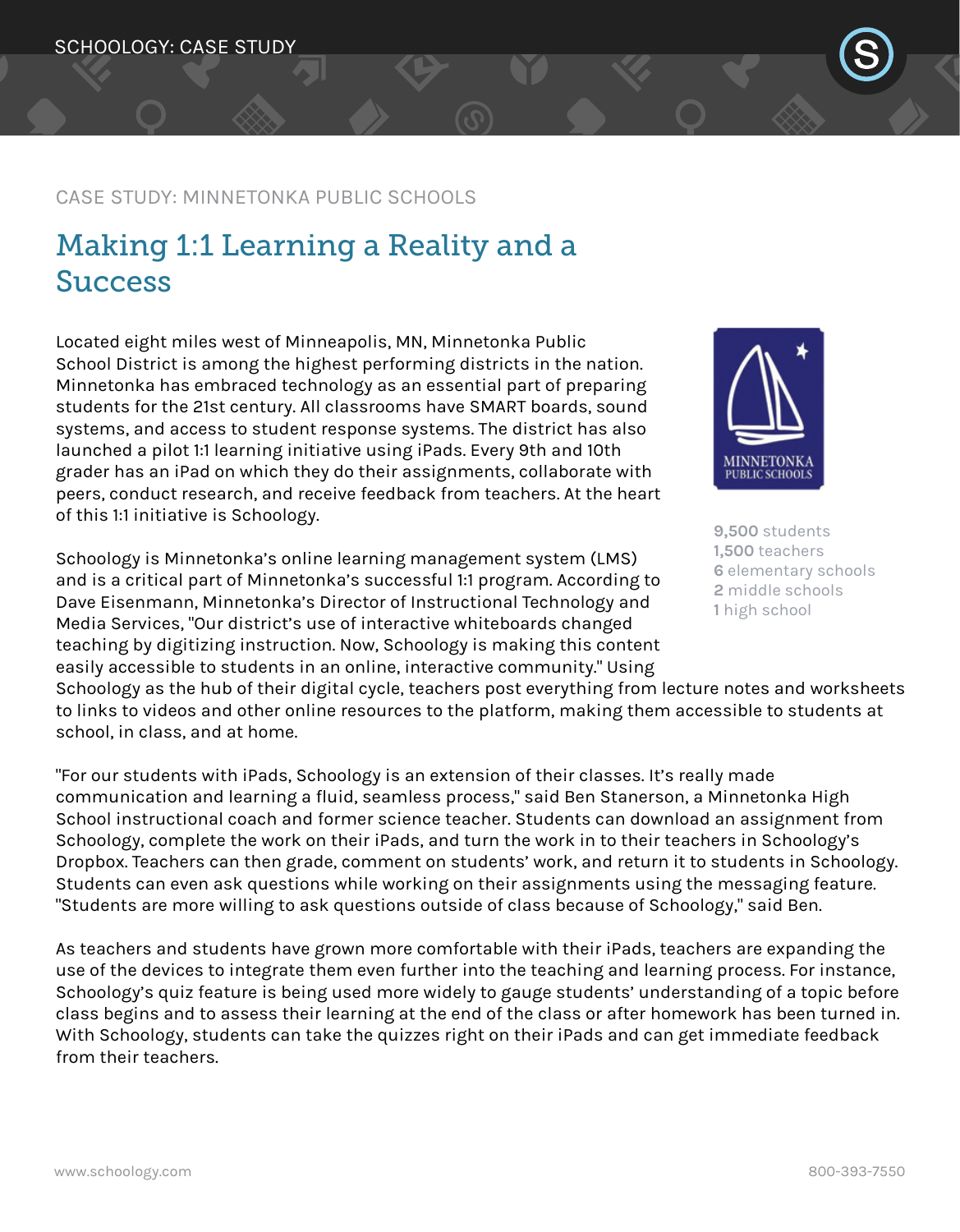Ben is also working with teachers to utilize Schoology's Discussion Board feature in more robust ways. Teachers post a question or assignment to a Discussion Board. Students then post links, videos, screen shots, and Google Docs back to the Discussion Board for their classmates to review, comment on, and learn from.

Classes are also using the Schoology app for the iPad in innovative ways. "Teachers are making learning vocabulary much more interactive and engaging," Ben explained. "Students take pictures on their iPads of objects that illustrate the vocabulary words posted by their teachers. They can quickly upload the pictures from the iPad's Camera Roll to a Schoology Discussion Board using the Schoology app. All of the students can see the images that their classmates uploaded and can make comments about each other's photos."

According to Ben, "Schoology has made the iPad program successful for us. Even teachers with low technology confidence have found it easier to integrate the iPads because they only had to learn one system to distribute and collect digital materials. Schoology is a valuable and reliable resource for teachers and students working on integrating iPads into their teaching and learning."

### **An LMS for the 21st Century**

While Schoology is now powering the district's 1:1 pilot, it's been an integral part of teaching and learning in Minnetonka since the 2011-12 school year. In 2010, while at an educational conference, Julie Carter, Minnetonka's Director of Technology at the time, stumbled upon Schoology. The platform's simple, collaborative interface and streamlined communication drew her in immediately. After watching a short demo she knew she wanted the system for the district.

The teachers in Minnetonka felt they had outgrown their existing LMS, Blackboard, and wanted a 21stcentury system more aligned with how students want to communicate and use technology. After the platform was presented as an alternative to Blackboard, the district decided to pilot Schoology.

During the 2011-12 school year, Schoology was rolled out to every teacher in the district (though Blackboard continued to be supported). By the 2012-13 school year the district was 100% Schoologybased with every teacher, student, and parent using Schoology to share information. "Our students and teachers love it," explained Dave. "It is remarkably intuitive to use for teachers, students, and our technology staff, so staff development is minimal compared to other products we have experienced."

### **Enhancing Communication to Enhance Student Engagement**

At Minnetonka's elementary schools, teachers primarily use Schoology to communicate with families and provide resources. Teachers are introducing more collaborative work with their younger students and using Schoology to provide a safe environment. Middle schoolers have embraced Schoology and work together in and out of the classroom on projects, even answering their peers' questions before teachers have seen them. "It's really important for students to be able to participate in an online social